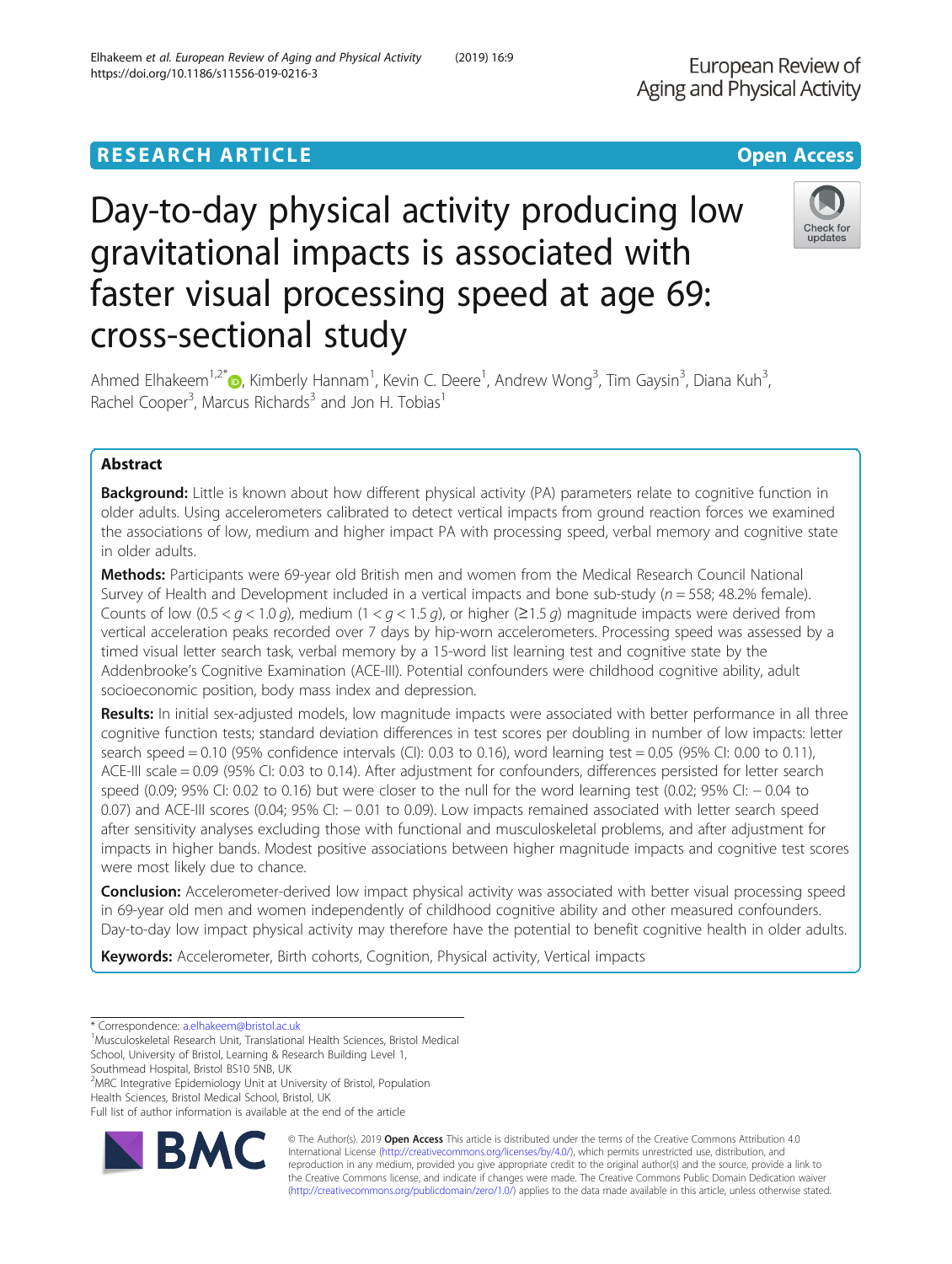# Background

Evidence suggests that physical activity (PA) improves brain health and can help reduce age-related cognitive decline  $[1-3]$  $[1-3]$  $[1-3]$ . The influences of PA on cognition are thought to operate via a number of different underlying pathways depending on specific parameter(s) of PA such as type and intensity. Aerobic exercise for instance is thought to be important for cognition  $[1-3]$  $[1-3]$  $[1-3]$  $[1-3]$  and studies using accelerometers to measure PA in older adults suggest that both light  $[4]$  and higher intensity PA  $[5]$  $[5]$  $[5]$  is associated with better cognitive function. Furthermore, different combinations of aerobic, force and coordination training may exert greater benefits than single exercises since the diverse aspects of such training have been shown to induce different brain and behavioural responses [[1,](#page-6-0) [2\]](#page-6-0). Despite this, very little is known about the characteristics of PA that are most important for cognition and there is no consensus on the type of PA that is most beneficial  $[2, 6]$  $[2, 6]$  $[2, 6]$ . Moreover, when examining the influence of PA on cognition in later life, controlling for reverse causality by taking account of prior cognitive ability is important [[7\]](#page-6-0); however, very few studies have these measures.

Whereas accelerometer outputs are conventionally classified according to intensity using thresholds calibrated against oxygen consumption, many other characteristics of PA can be evaluated using alternative approaches which can provide novel insights into its relationships to health outcomes. For example, a recent study using a novel and validated method for parameterising older adults' accelerometer-measured PA according to level of vertical impact [[8,](#page-6-0) [9\]](#page-6-0) found positive associations between higher, but not lower, impact PA and bone strength in older women [[10](#page-6-0)], supporting the hypothesis that PA needs to exceed a certain impact magnitude to benefit bone [\[11\]](#page-6-0). In contrast, only low impact PA was inversely related to body mass index (BMI) and fat mass in a multicohort study of older adults, likely reflecting effects of total activity on adiposity in this population [\[12\]](#page-6-0).

To provide a deeper understanding of the relationship between PA and cognition, in the present study, we aimed to examine the associations between accelerometermeasured PA, classified according to level of vertical impacts, and cognitive performance in a population-based sample of older adults where prior cognitive ability was also assessed prospectively in childhood. We hypothesised that all PA regardless of impact magnitude (i.e. lower, medium and higher impact PA) would be associated with better cognitive performance and that these associations would be independent of early life cognitive ability.

# Methods

Study participants were from the Medical Research Council (MRC) National Survey of Health and Development

(NSHD), a national sample initially consisting of 5362 British births occurring during 1 week in March 1946 that has to date been regularly followed-up to age 69 years [[13](#page-6-0)]. Most participants (79%) included in the home visit phase of the NSHD 24th data collection in 2015–16 [[13](#page-6-0)] were invited to participate in the Vertical Impacts on Bone in the Elderly (VIBE) study  $[8, 14]$  $[8, 14]$  $[8, 14]$ , which was initially set up to investigate the health consequences of higher impact PA in older people. Relevant ethics approval has been granted for each data collection; ethical approval for the most recent assessment in 2014–2015 was obtained from the Queen Square Research Ethics Committee (14/LO/ 1073) and the Scotland A Research Ethics Committee (14/ SS/1009). Study participants provided written informed consent.

During the home visit at age 69, participants were invited to participate in the VIBE study. If they agreed, the nurse provided them with a GCDC X15-1c triaxial accelerometer (Gulf Coast Data Concepts, Waveland, Mississippi), custom designed elasticated belt, a time log and a stamped addressed package along with instructions. Accelerometers were configured to a sampling frequency of 50 Hz, a deadband setting of 0.1 g and a timeout setting of 10 s. We instructed participants to wear the accelerometer securely positioned in the belt over their right hip pointing toward the centre of their body for seven continuous days, removing only for sleeping, washing and swimming. Participants were asked to record the times at which the monitor was put on in the morning and taken off at night for each monitoring day and to state reasons, if any, why that day had not been reflective of their normal activity.

Standardised cleaning and processing of raw accelerometer data was carried out by the study coordinating centre and is described in detail elsewhere [\[8](#page-6-0)]. Briefly, data were cleaned to remove movement artefacts and non-wear time, and activity data were normalised based on seven valid days of ≥10 h recording time. Vertical (i.e. Y-axis) accelerations peaks were then calculated based on accelerations higher than the preceding and subsequent reading. Participants were grouped into three bands reflecting low  $(0.5 < g < 1.0)$ , medium  $(1.0 < g < 1.5)$ g) and higher ( $\geq$ 1.5 g) impact. The  $\geq$ 1.5 g cut-point for higher impacts was selected as very few impacts were observed within higher g bands [\[8,](#page-6-0) [14\]](#page-7-0). Periods of inactivity were removed by excluding accelerations  $\leq 0.5$  g<sup>8</sup>. All g values represent above 1 g from earth's gravitational force.

Cognitive function was assessed at age 69 by tests of processing speed and verbal memory, and by the Addenbrooke's Cognitive examination-III (ACE-III) scale. Processing speed was assessed by a timed visual search task requiring cancellation of target letters P and W embedded among non-target letters; the speed score was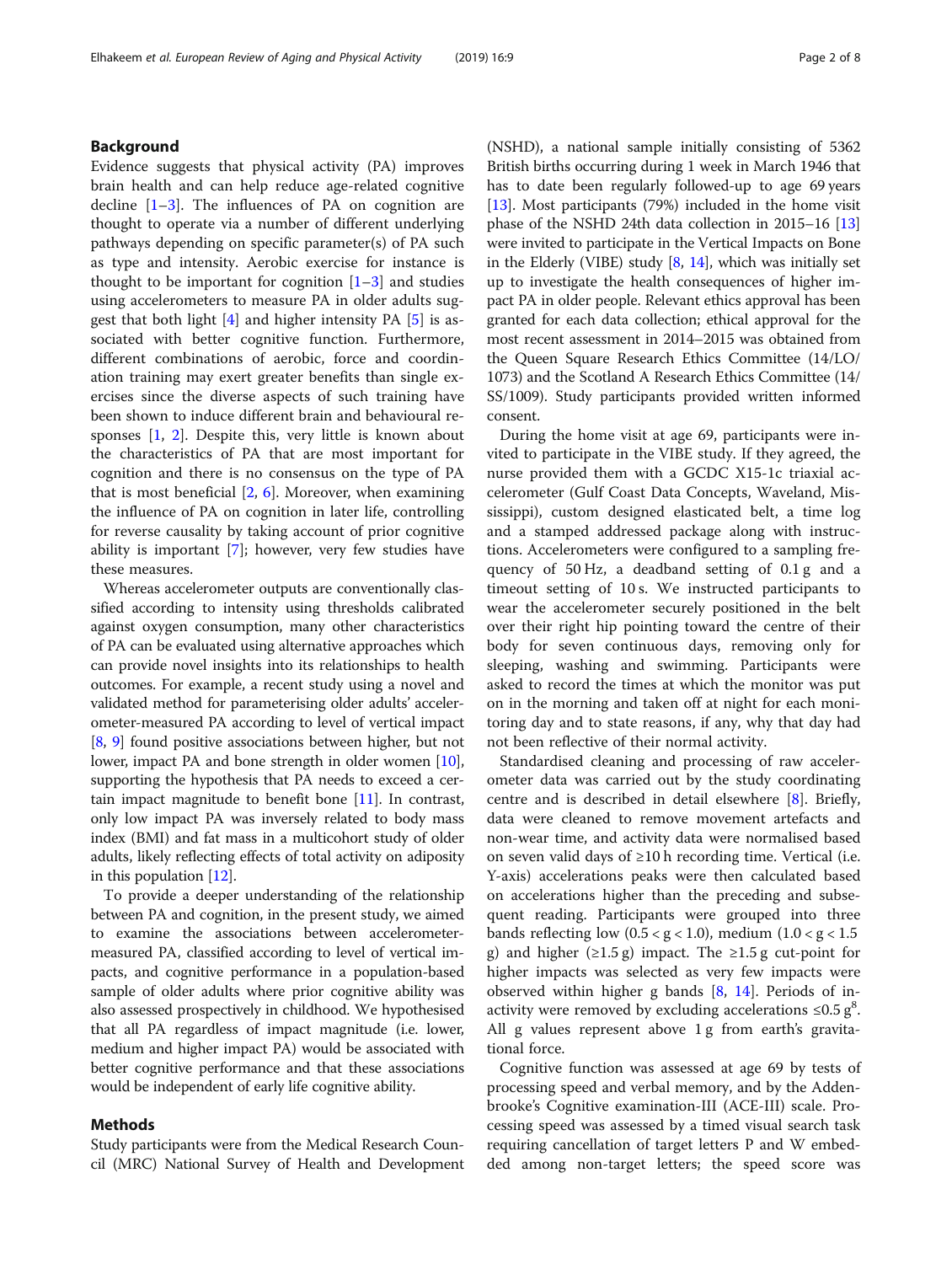derived from the position reached at the end of 1 minute. Verbal memory was assessed by a 15-word list learning task with three learning trials and free written recall at the end of each trial, therefore the maximum score achievable was 45. The ACE-III scale is the most comprehensive test of cognitive state, developed for use in clinical settings. It includes five subdomains that assess attention, memory, fluency, language and visuospatial ability, and has a maximum score of 100, with a quasi-normal distribution. Recent studies demonstrate the validity of ACE-III for diagnosing mild cognitive impairment, Alzheimer's disease and dementia [\[15\]](#page-7-0). Each cognitive measure was standardised to mean = 0 and standard deviation  $(SD) = 1$ .

Childhood cognition, own socioeconomic position (SEP), and contemporaneous BMI and depression were identified as potential confounders. Childhood cognitive ability was tested at age 15 using the Heim AH4 test of verbal and non-verbal ability [[16\]](#page-7-0) Watts-Vernon reading comprehension test [[17](#page-7-0)] and a test of mathematical ability [[18](#page-7-0)]. Test scores were combined to derive an overall standardised score (mean = 0 and standard deviation (SD) = 1). Own SEP was based on highest Registrar General's occupational class at age 53 years (and if missing, then taken from earlier ages), categorised as professional or intermediate; skilled non-manual; skilled manual; and semi-skilled or unskilled manual. BMI (kg/m<sup>2</sup>) was calculated from heights and weight measured by nurses at age 69; heights were measured to the nearest millimetre using a Leicester stadiometer (Marsden Group, UK) and weights to the nearest 100 g using Tanita weighing scales (Tanita UK Ltd., Uxbridge, UK).

Depression was assessed at age 69 using responses to questions in the depression subscale of the General Health Questionnaire-28, a screening tool used to detect risk of psychiatric disorders [\[19](#page-7-0)]. Responses to each question (Been thinking of yourself as a worthless person? Felt that life is entirely hopeless? Felt that life isn't worth living? Though of the possibility that you might make away with yourself? Found at times you couldn't do anything because your nerves were too bad? Found yourself wishing you were dead and away from it all? Found that the idea of taking your own life kept coming into your mind?) were assigned a score  $(0 = not at all,$  $1 = no$  more than usual,  $2 =$  rather more than usual,  $3 =$ much more than usual) and summed to derive a total score with potential range from 0 to 21.

We initially examined how vertical impacts related to cognitive function by plotting mean scores for each cognitive test across quartiles of low, medium and high impacts, and tested trends using an extension of the Wilcoxon rank-sum test (Cuzick's test for trend). Separate linear regression models were then used to examine associations between each PA impact measure (low, medium and high impacts) and each cognitive score. Accelerometer data were log-transformed due to their skewed distributions, and model estimates presented as SD difference in each cognitive score per doubling in the number of impacts. Interaction terms were used to test sex differences, and subsequently men and women were combined, with adjustment made for sex after little evidence of interaction was found. Three models were fitted to test associations between PA within each impact band and each cognitive score; a sex-adjusted model which was subsequently further adjusted for SEP, BMI and depression, and then additionally for childhood cognition. Models were fitted after multiple imputation of missing confounders  $(n = 72$  participants) using 20 multiply imputed datasets which were combined with Rubin's combination rules [\[20\]](#page-7-0). Analyses were performed in STATA 15.

We investigated if any associations found for specific impact levels were independent of total PA by fitting additional models with mutual adjustment for PA within other impact bands. We also examined if musculoskeletal or functional problems influenced findings by repeating the main analyses after excluding in turn those with difficulties walking i.e. noticeable limp  $(n = 57)$ , walking restricted due to pain ( $n = 114$ ), regular mobility aid use ( $n = 29$ ), falls in the past year ( $n = 136$ ) and fractures since age 45 ( $n = 231$ ). This information was captured by a self-reported questionnaire left with participants to complete and return with their accelerometer. Finally, we compared multiple imputation results to complete-case analyses.

## Results

Of the 1127 invited to wear an accelerometer, 686 had valid PA data, and of these, 558 (48.2% female) had data on adult cognitive scores. (Table [1,](#page-3-0) Fig. [1](#page-3-0)). When compared to those without accelerometer data, those with valid accelerometer data had better childhood cognition (mean z-score: 0.29 vs. 0.11) and lower adult BMI (27.3 vs.  $28.6 \text{ kg/m}^2$ ) and depression scores (0.67 vs. 0.84) and slightly better adult cognitive scores (letter search task: 263.6 vs. 261.7; word learning test: 23.0 vs.21.8; ACE-III: 92.4 vs. 91.1). Higher proportions of those with valid accelerometer data were in the most advantaged occupational classes (53.5% vs. 45.1%). Vertical impacts from PA comprised 94.3% low magnitude impacts  $(0.5 < g <$ 1.0), 5.2% medium impacts  $(1.0 < g < 1.5 g)$ , and only 0.5% higher impacts  $($ > 1.5 g); men accumulated higher counts of low, medium and higher impacts than women (Table [1\)](#page-3-0).

There were trends of better performance in the letter search task and the ACE-III across higher quarters of impacts; however, differences were greater for low impacts than medium or higher impacts (Fig. [2](#page-4-0)). Difference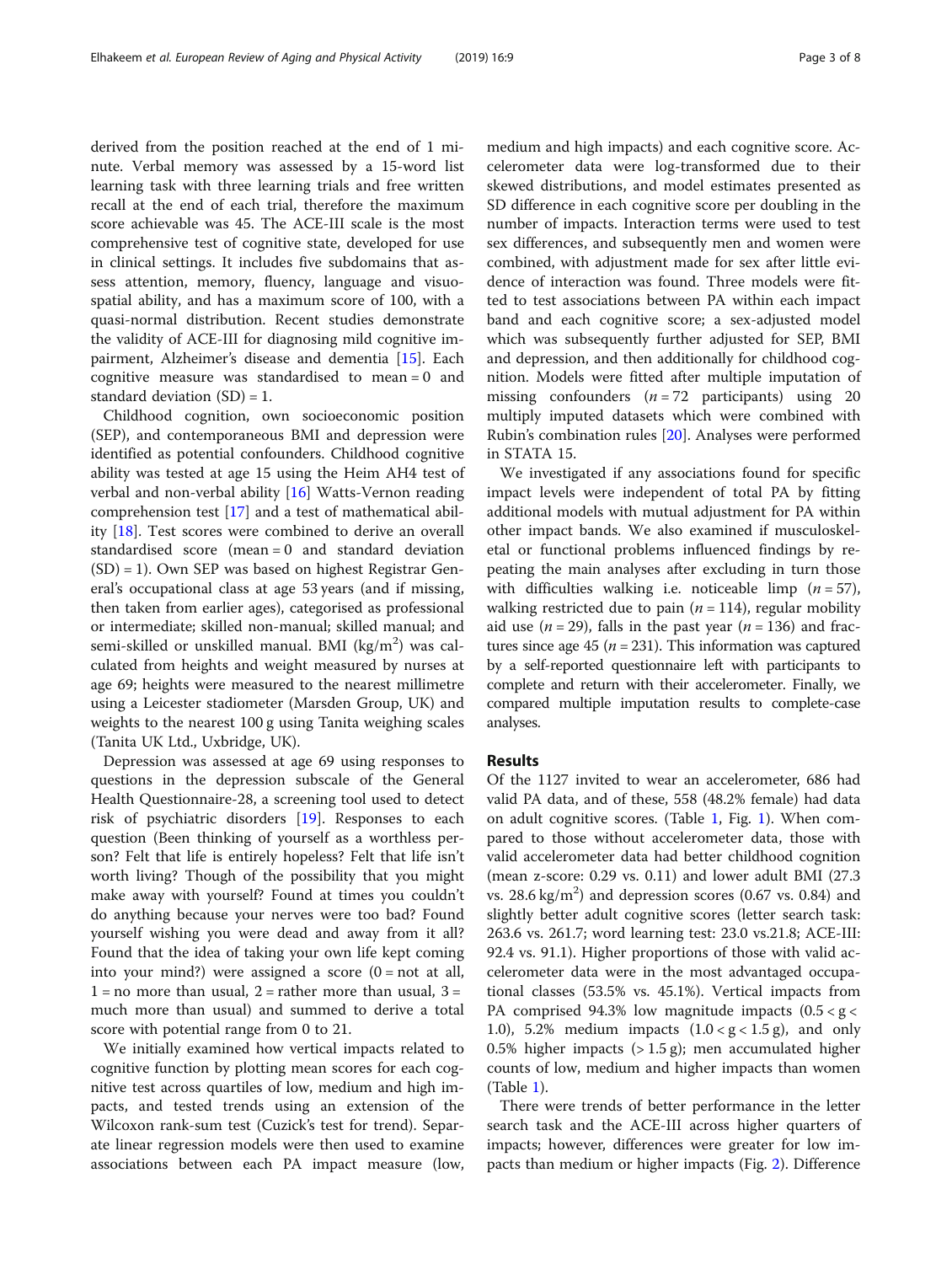|                                                                                                                       | Men $(n = 289)$       | Women $(n = 269)$     |
|-----------------------------------------------------------------------------------------------------------------------|-----------------------|-----------------------|
| Cognitive test scores: mean (SD)                                                                                      |                       |                       |
| Letter search task                                                                                                    | 253.2 (72.5)          | 274.2 (75.0)          |
| Word learning test                                                                                                    | 22.0(5.8)             | 24.1(6.0)             |
| Addenbrooke's Cognitive examination-III                                                                               | 92.1(5.2)             | 92.6(5.4)             |
| Vertical acceleration peaks: Median count (25th, 75th)                                                                |                       |                       |
| Low magnitude impacts $(0.5 \leq g < 1.0)$                                                                            | 15,909 (7800, 25,888) | 13,513 (7228, 23,301) |
| Medium magnitude impacts (1.0 $\leq$ g < 1.5)                                                                         | 968 (305, 2691)       | 667 (243, 1753)       |
| Higher magnitude impacts ( $\geq 1.5$ g)                                                                              | 101 (42, 315)         | 70 (29, 192)          |
| Adult socioeconomic position: N (%)                                                                                   |                       |                       |
| professional and intermediate                                                                                         | 170 (59.2)            | 131 (48.7)            |
| skilled non-manual                                                                                                    | 30 (10.5)             | 94 (34.9)             |
| skilled manual                                                                                                        | 69 (24.0)             | 13(4.8)               |
| semi-skilled and unskilled manual                                                                                     | 18(6.3)               | 31(11.5)              |
| BMI ( $kg/m2$ ): mean (SD)                                                                                            | 27.5(3.9)             | 27.2(4.5)             |
| Depression score from the GHQ-28 score: mean (SD)                                                                     | 0.58(1.8)             | 0.79(1.8)             |
| Childhood cognitive ability: mean (SD)                                                                                | 0.06(1.02)            | $-0.06(0.98)$         |
| CONTRACTOR DE LA SERVICIÓN DE LO DEL SULLO CHORISTA DEL SULLO DE LO SULLO DE CONTRACTORES SERVICIOS DE LO DE LA SULLO |                       |                       |

<span id="page-3-0"></span>Table 1 Characteristics of participants from the MRC National Survey of Health and Development with data from accelerometry and cognitive tests at age 69, 2015 ( $n = 558$ )

SD standard deviation, PA physical activity, BMI body mass index, GHQ general health questionnaire. Childhood cognitive ability score standardised to mean = 0 and  $SD = 1$ 

in mean word letter search scores between highest and lowest quarters were 21.4 for low impacts  $(P$  trend = 0.01), 15.1 for medium impacts ( $P$  trend = 0.2) and 14.5 for higher impacts (P trend = 0.2). The equivalent differences in mean ACE-III scores were 1.9 for low impacts  $(P$  trend = 0.02) and 1.2 for both medium and high



impacts  $(P$  trend = 0.3). Similar but less pronounced trends were observed for word learning test scores; equivalent differences were 0.61 for low impacts (P trend = 0.1), 0.55 for medium impacts (P trend = 0.5) and 1.3 for high impacts ( $P$  trend = 0.5).

Figure [3](#page-5-0) represents the multivariable models. In Model 1 (sex-adjusted), greater counts of low impacts  $(0.5 < g <$ 1.0) were associated with better performance on all three cognitive tests (SD differences were: letter search task = 0.10 (0.03 to 0.16), word learning test = 0.05 (0.00 to 0.11), ACE-III = 0.09 (0.03 to 0.14). Adjustment for SEP, BMI and depression (Model 2) had little effect on the association with letter search task (SD differences per increasing number of low impacts  $= 0.10$ ; 0.02 to 0.18) and considerably attenuated the associations with the ACE-III scale (0.06; 0.00 to 0.11) and the word learning test (0.03; − 0.03 to 0.08). Further adjustment for early life cognitive ability (Model 3) only slightly attenuated these associations (letter search speed =  $0.09$ ;  $0.02$  to  $0.16$ , word learning test =  $0.02$ ;  $-0.04$  to 0.07, ACE-III =  $0.04$ ; − 0.01 to 0.09).

Greater counts of high impacts  $(> 1.5 \text{ g})$  were associated with modestly higher scores on the word learning test (0.04; 0.00 to 0.07), letter search task (0.04; − 0.01 to 0.08) and the ACE-III scale  $(0.03; -0.01$  to 0.07) in sex-adjusted analyses (Fig. [3\)](#page-5-0). These association were slightly attenuated after further adjustment in Model 2 for SEP, BMI and depression (word learning test =  $0.02$ ;  $-0.01$  to 0.06, letter search task =  $0.03$ ; 0.01 to 0.08, ACE-III =  $0.01$ ;  $-0.02$  to 0.05) and for childhood cognitive ability in Model 3 (word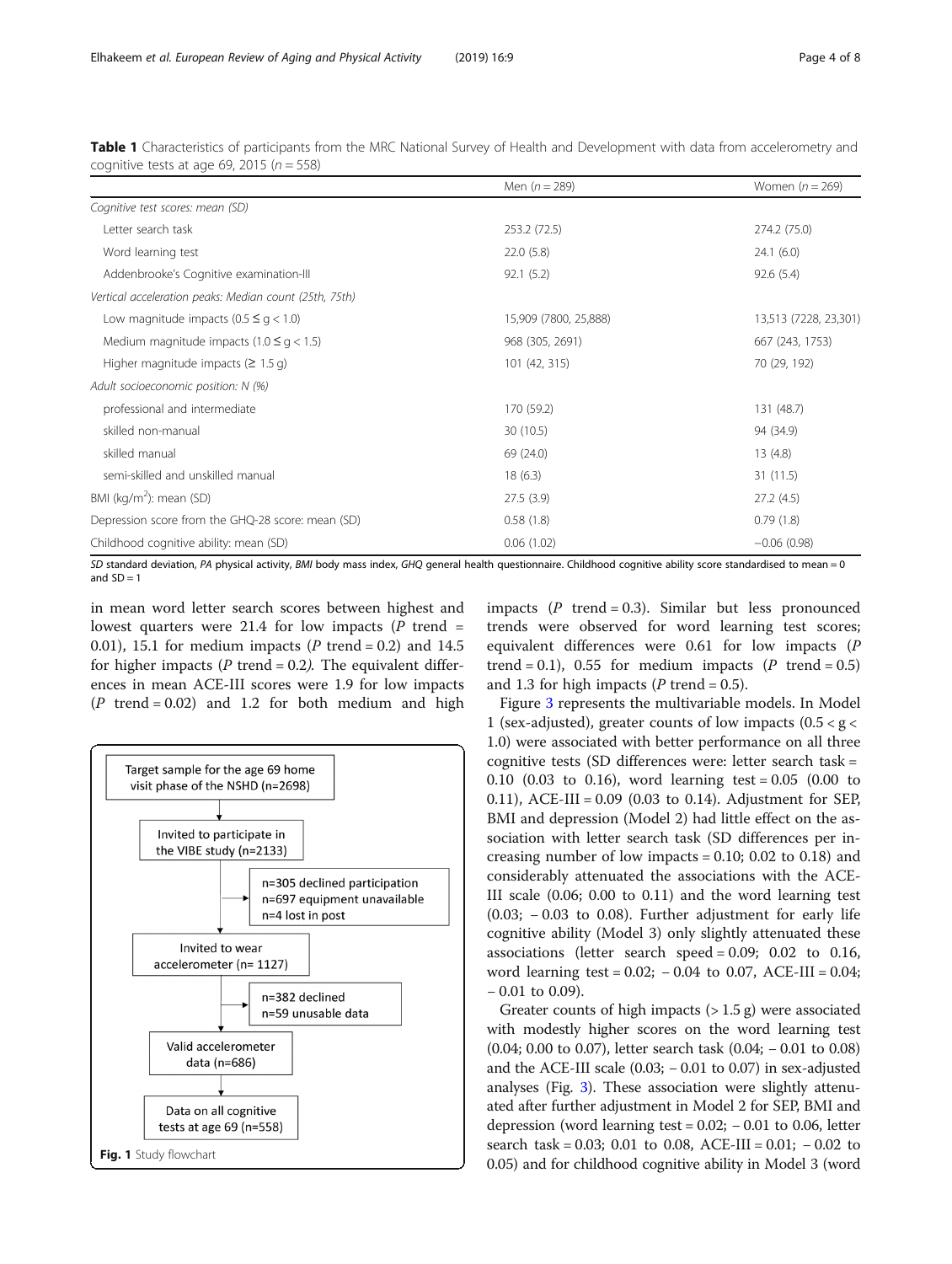learning test =  $0.01$ ;  $-0.02$  to 0.05, letter search task = 0.03; − 0.01 to 0.08, ACE-III = 0.00; − 0.03 to 0.03). Medium impacts were not significantly associated with any cognitive outcome including in any model (Fig. [3](#page-5-0)).

The estimates of association between low impacts and cognitive scores strengthened but confidence intervals were wider after mutual adjustment for medium and higher impact PA: letter search task = 0.18 (0.05 to 0.31), word learning test = 0.04 (− 0.06 to 0.13), ACE-III = 0.08 (− 0.01 to 0.17). The weak association between vertical impacts  $> 1.5 g$  and word learning test scores strengthened but remained weak after adjustment for low impacts (0.03; − 0.03-0.10).

Excluding those with functional/musculoskeletal problems generally had little influence on the findings. For example, fully-adjusted (i.e. for sex, SEP, BMI, depression and childhood cognition) SD difference in letter search task per doubling in number of low impacts were: no mobility aid use = 0.13 (0.02 to 0.24,  $n = 529$ ), no noticeable limp = 0.10 (− 0.01 to 0.21,  $n = 501$ ), walking unrestricted by pain =  $0.11$  (− 0.01 to 0.24, *n* = 444), no falls in the past year =  $0.06$  (−  $0.07$  to 0.18, *n* = 422), no fracture since age  $45 = 0.12$  (−0.01 to 0.25, *n* = 327), The equivalent differences in letter search task score for high impacts were:, no mobility aid use =  $0.05$  ( $-0.02$  to  $0.11$ , n = 529), no noticeable limp = 0.03 (- 0.04 to 0.10,  $n =$ 501), walking unrestricted by pain =  $0.05$  ( $-0.03$  to 0.12,  $n = 444$ ), no falls in the past year = 0.04 (-0.04 to 0.11,  $n = 422$ ), no fracture since age  $45 = 0.03$  ( $- 0.05$  to 0.11,  $n = 327$ ). Finally, findings were broadly similar for participants with non-missing data on confounders  $(n = 486)$ ; though the association between higher impacts  $(>1.5 \text{ g})$ and word learning test score was stronger in the reduced sample (Additional file [1\)](#page-6-0).

# **Discussion**

This study used a novel accelerometer method to quantify exposure to PA in later life according to vertical impacts from ground reaction forces and examine their relation to contemporaneous cognition in 69-year old men and women from a British birth cohort. Our findings showed that PA producing low magnitude vertical impacts was positively related to cognitive performance, particularly faster processing speed and higher scores for cognitive state (ACE-III). These associations were independent of measured confounders including childhood cognition and were robust to exclusion of those with musculoskeletal and functional problems and to adjustment for higher impact PA. We also found evidence of positive but weak associations between impacts  $> 1.5 g$ and verbal memory.

This is the first study to objectively quantify physical activity according to level of vertical impacts from ground reaction forces and examine how both low and higher impact activity relates to cognitive performance in later life. Our finding that low impact PA was positively related to cognition is consistent with findings from a large study of Chinese older adults showing that regular low impact mind-body exercises like Tai Chi and yoga were associated with lower risk of dementia [\[21](#page-7-0)].



Processing speed: letter search task score

<span id="page-4-0"></span>287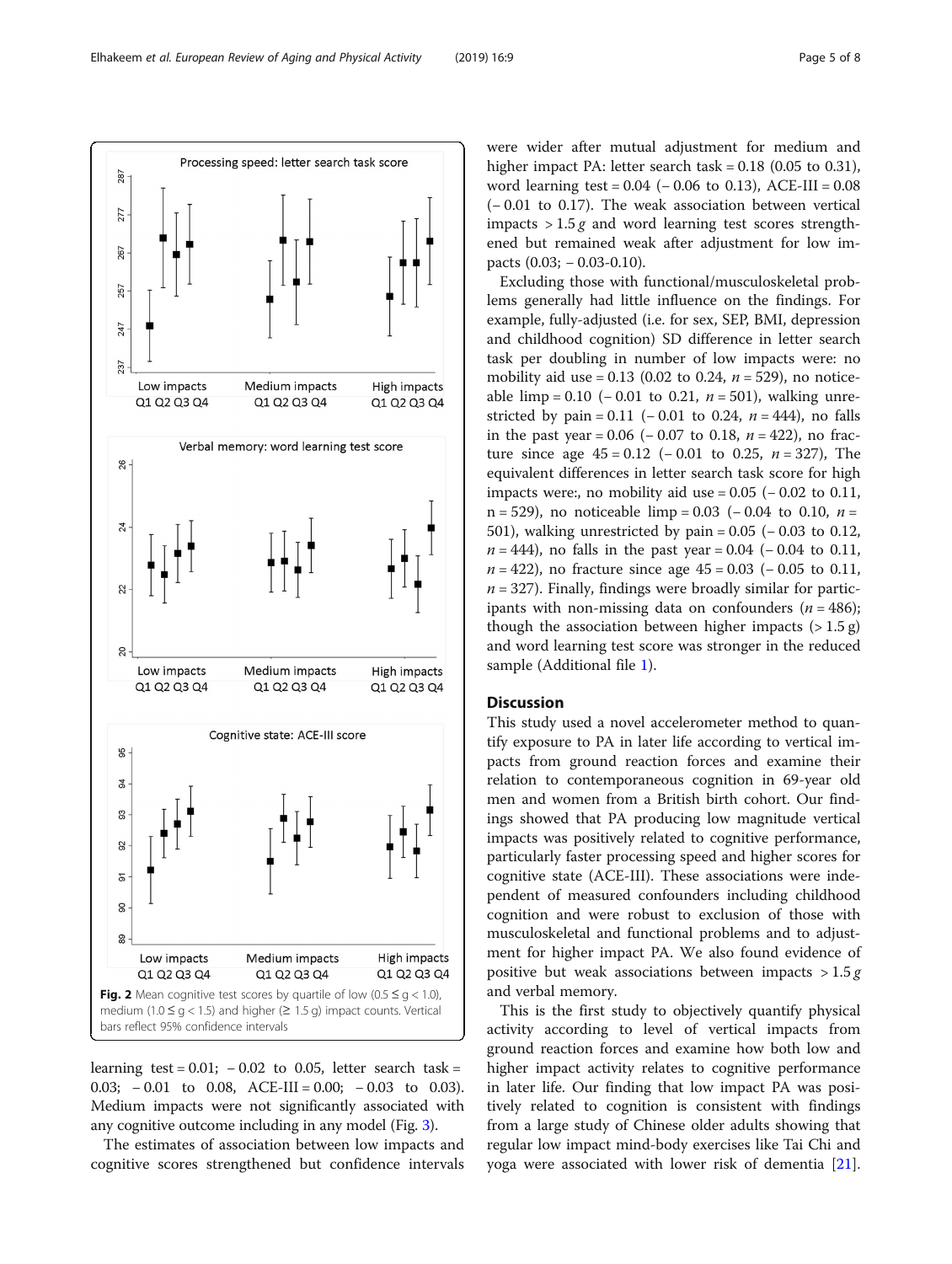<span id="page-5-0"></span>

The weaker associations for medium and higher impacts are inconsistent with results showing that higher intensity PA is more strongly related to better cognition [\[5](#page-6-0)], where objectively measured PA was classified using intensity cut-points based on energy expenditure. However, low impact PA based on vertical impact magnitude as in our study may not necessarily be comparable with light intensity PA based on energy expenditure; for example, cycling is low impact but can be high intensity. Further, light intensity PA, which makes up the majority of time spent in PA among older adults [\[22](#page-7-0)], has been shown to be associated with improved cognition, including independently of higher intensity PA [[4\]](#page-6-0).

Nearly all PA in this study was low impact. We suspect that much of the PA producing low impacts in this population to be from lower intensity activities, predominantly walking. In that case, our results would be consistent with findings in older women showing that reported walking was associated with better cognitive performance [\[23\]](#page-7-0) and that pedometer-assessed walking was related to larger hippocampal volume [[24\]](#page-7-0). Moreover, multicomponent low impact exercises that involve explicitly challenging balance and coordination movements have been suggested as important for preserving cognitive function in older adults [\[1](#page-6-0), [2](#page-6-0), [25\]](#page-7-0). Despite similar direction of association, that results were stronger for low impacts and weaker for medium and higher impacts may be because lower impacts are better markers of overall PA in older adults or due to the limited prevalence as well as limited variability in medium and higher impacts [[9](#page-6-0), [10](#page-6-0), [12](#page-6-0)].

Some of the mechanisms underlying the associations found between low impact PA and cognition may operate through direct influences of total PA on brain function as well as by preventing diseases that impair cognition [[2](#page-6-0)]. These may include hippocampal and frontal cortex neurogenesis that is possibly mediated by molecular changes [\[6](#page-6-0)], and cerebrovascular involvement in cortical-subcortical circuitry linking PA and cognition [[6\]](#page-6-0) that is facilitated by PA effects on reduced cardiovascular risk [[25](#page-7-0)] and subsequent prevention of cerebrovascular disease. Supporting the latter point is that low impact exercises like walking [[26](#page-7-0)] and cycling [[27](#page-7-0)] are recognised as being important for cardiovascular health.

A major strength of this study is the novel use of raw accelerometer data to parameterise PA according to vertical impact and provide new insights into associations with cognitive function in later life [\[28](#page-7-0), [29](#page-7-0)]. Use of a cross sectional study design makes it impossible to exclude reverse causality; however, our main findings were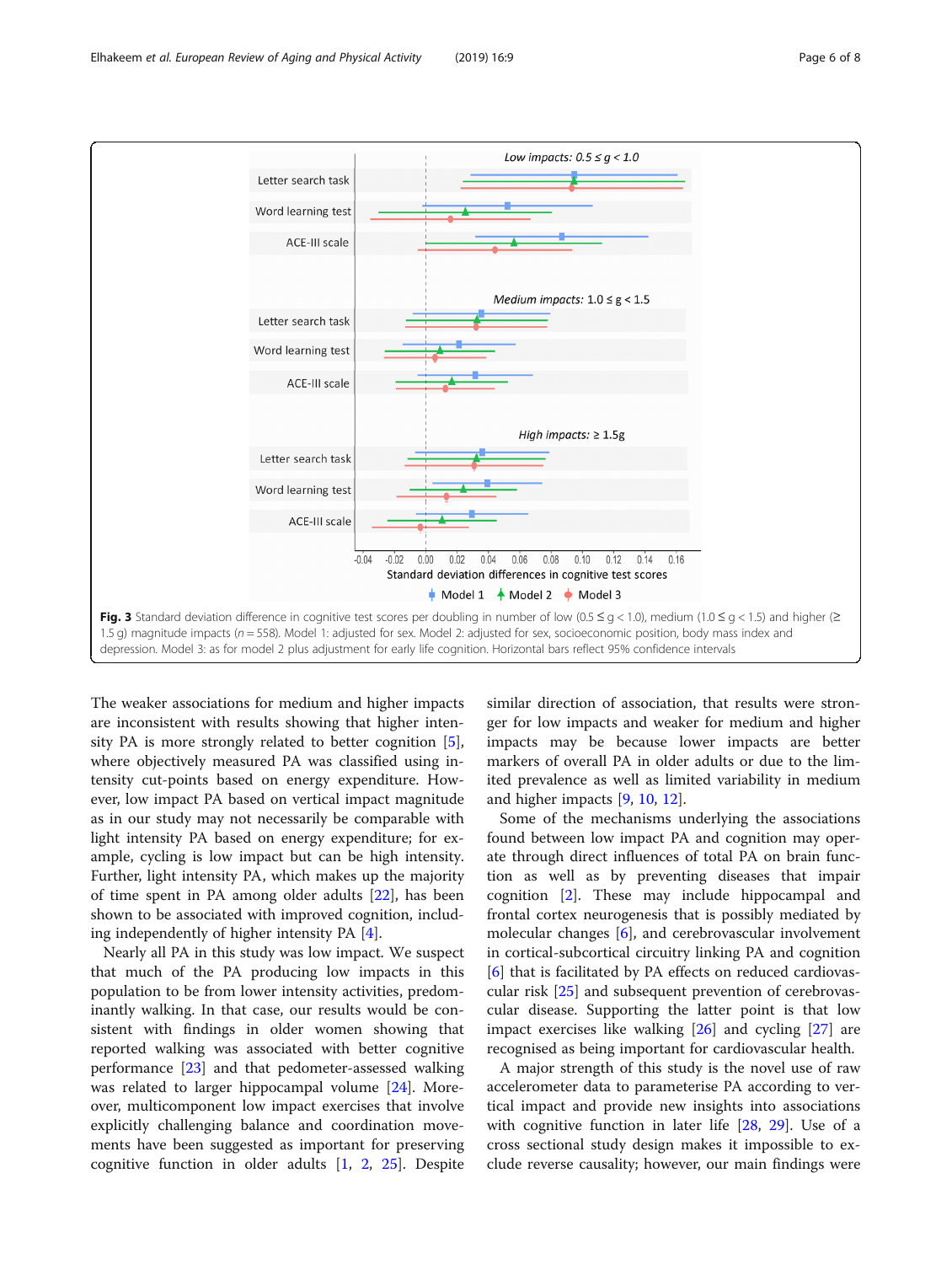<span id="page-6-0"></span>maintained after accounting for early life cognition which supports the direction of association from low impacts to better cognition. This is further supported by evidence from animal studies of neurogenesis in rats following treadmill exercise [\[30](#page-7-0)]. Whilst we examined processing speed, verbal memory and overall cognitive state, we did not examine other components of executive function such as list organisation, dual-task management, and aspects of problem solving. VIBE participants tended to be healthier (e.g. of lower BMI and better health status) when compared with those who did not participate in VIBE [\[14\]](#page-7-0), and those without accelerometer data differed from included participants in cognitive scores and model covariates; therefore selection bias is likely and could explain our findings. Unmeasured or imprecisely measured confounders might also influence our findings.

# Conclusions

In conclusion, we used raw accelerometer data to describe PA according to level of vertical impact and investigated its association with cognitive function in a 69 year old British birth cohort. We found that PA producing low magnitude impacts, which made up the majority of all PA in this older population, was associated with faster visual processing speed independently of childhood cognitive ability and other confounders. Further studies are required to determine the causal nature of this association.

# Additional file

[Additional file 1:](https://doi.org/10.1186/s11556-019-0216-3) Standard deviation difference in cognitive test scores per doubling in number of low (0.5  $\le$  g < 1.0), medium (1.0  $\le$  g < 1.5) and higher (≥ 1.5 g) magnitude impacts in the reduced sample i.e. nonmissing data on confounders ( $n = 486$ ). Model 1: adjusted for sex. Model 2: adjusted for sex, SEP, BMI and depression. Model 3: as for model 2 plus adjustment for childhood cognition. Horizontal bars reflect 95% confidence intervals (CI). (TIF 1536 kb)

#### Acknowledgements

We thank the study participants for their continuing participation in the MRC NSHD. We also thank members of the NSHD scientific and data collection teams who have been involved in the NSHD data collections and data processing,

#### Authors' contributions

Study concept and design: AE, KH, DK, RC, MR, JT. Study conduct and data collection: KH, KCD, TG, AW, RC. Data analysis: AE. Data interpretation: AE, MR, JT. Preparation of manuscript: AE. All authors read and approved the final version.

#### Funding

This work was supported by the UK Medical Research Council [grant number: MR/K024973/1]. The NSHD and AW, DK, RC and MR are funded by the Medical Research Council (Programme codes: MC\_UU\_12019/1 and MC\_UU\_12019/4). The funders had no role in the design of the study or the decision to submit it for publication.

### Availability of data and materials

Data used in this publication are available to bona fide researchers upon request to the NSHD Data Sharing Committee via a standard application procedure. Further details can be found at <http://www.nshd.mrc.ac.uk/data>. doi: [https://doi.org/10.5522/NSHD/Q103.](https://doi.org/10.5522/NSHD/Q103)

#### Ethics approval and consent to participate

Relevant ethics approval has been granted for each data collection; ethical approval for the most recent assessment in 2014–2015 was obtained from the Queen Square Research Ethics Committee (14/LO/1073) and the Scotland A Research Ethics Committee (14/SS/1009). Study participants provided written informed consent.

#### Consent for publication

Not applicable

#### Competing interests

The authors declare that they have no competing interests.

#### Author details

<sup>1</sup>Musculoskeletal Research Unit, Translational Health Sciences, Bristol Medical School, University of Bristol, Learning & Research Building Level 1, Southmead Hospital, Bristol BS10 5NB, UK. <sup>2</sup>MRC Integrative Epidemiology Unit at University of Bristol, Population Health Sciences, Bristol Medical School, Bristol, UK. <sup>3</sup>MRC Unit for Lifelong Health and Ageing at UCL, WC1B 5JU, London, UK.

### Received: 15 January 2019 Accepted: 16 June 2019 Published online: 25 June 2019

#### References

- 1. Gajewski PD, Falkenstein M. Physical activity and neurocognitive functioning in aging - a condensed updated review. Eur Rev Aging Phys Act. 2016;13:1.
- 2. Global Council on Brain Health. The Brain–Body Connection: GCBH Recommendations on Physical Activity and Brain Health. [Accessed 05/01/ 2019 from: [https://www.aarp.org/content/dam/aarp/health/brain\\_health/](https://www.aarp.org/content/dam/aarp/health/brain_health/2016/05/gcbh-the-brain-body-connection.pdf) [2016/05/gcbh-the-brain-body-connection.pdf](https://www.aarp.org/content/dam/aarp/health/brain_health/2016/05/gcbh-the-brain-body-connection.pdf)].
- 3. Richards M, Hardy R, Wadsworth ME. Does active leisure protect cognition? Evidence from a national birth cohort. Soc Sci Med. 2003;56(4):785–92.
- 4. Stubbs B, Chen LJ, Chang CY, Sun WJ, Ku PW. Accelerometer-assessed light physical activity is protective of future cognitive ability: a longitudinal study among community dwelling older adults. Exp Gerontol. 2017;91:104–9.
- 5. Zhu W, Wadley VG, Howard VJ, Hutto B, Blair SN, Hooker SP. Objectively measured physical activity and cognitive function in older adults. Med Sci Sports Exerc. 2017;49(1):47–53.
- 6. Erickson KI, Gildengers AG, Butters MA. Physical activity and brain plasticity in late adulthood. Dialogues Clin Neurosci. 2013;15(1):99–108.
- 7. Richards M, Stephen A, Mishra G. Health returns to cognitive capital in the British 1946 birth cohort. Longitudinal Life Course Stud. 2010;1(3):281–96.
- 8. Deere KC, Hannam K, Coulson J, Ireland A, McPhee JS, Moss C, et al. Quantifying habitual levels of physical activity according to impact in older people: accelerometry protocol for the VIBE study. J Aging Phys Act. 2016; 24(2):290–5.
- 9. Hannam K, Deere K, Worrall S, Hartley A, Tobias JH. Characterization of vertical accelerations experienced by older people attending an aerobics class designed to produce high impacts. J Aging Phys Act. 2016;24(2):268–74.
- 10. Hannam K, Deere KC, Hartley A, Al-Sari UA, Clark EM, Fraser WD, et al. Habitual levels of higher, but not medium or low, impact physical activity are positively related to lower limb bone strength in older women: findings from a population-based study using accelerometers to classify impact magnitude. Osteoporos Int. 2017;28(10):2813–22.
- 11. Tobias JH, Gould V, Brunton L, Deere K, Rittweger J, Lipperts M, et al. Physical activity and bone: may the force be with you. Front Endocrinol (Lausanne). 2014;5:20.
- 12. Elhakeem A, Hannam K, Deere KC, Hartley A, Clark EM, Moss C, et al. Physical activity producing low, but not medium or higher, vertical impacts is inversely related to BMI in older adults: findings from a multicohort study. J Gerontol A Biol Sci Med Sci. 2018;73(5):643–51.
- 13. Kuh D, Wong A, Shah I, Moore A, Popham M, Curran P, et al. The MRC National Survey of health and development reaches age 70: maintaining